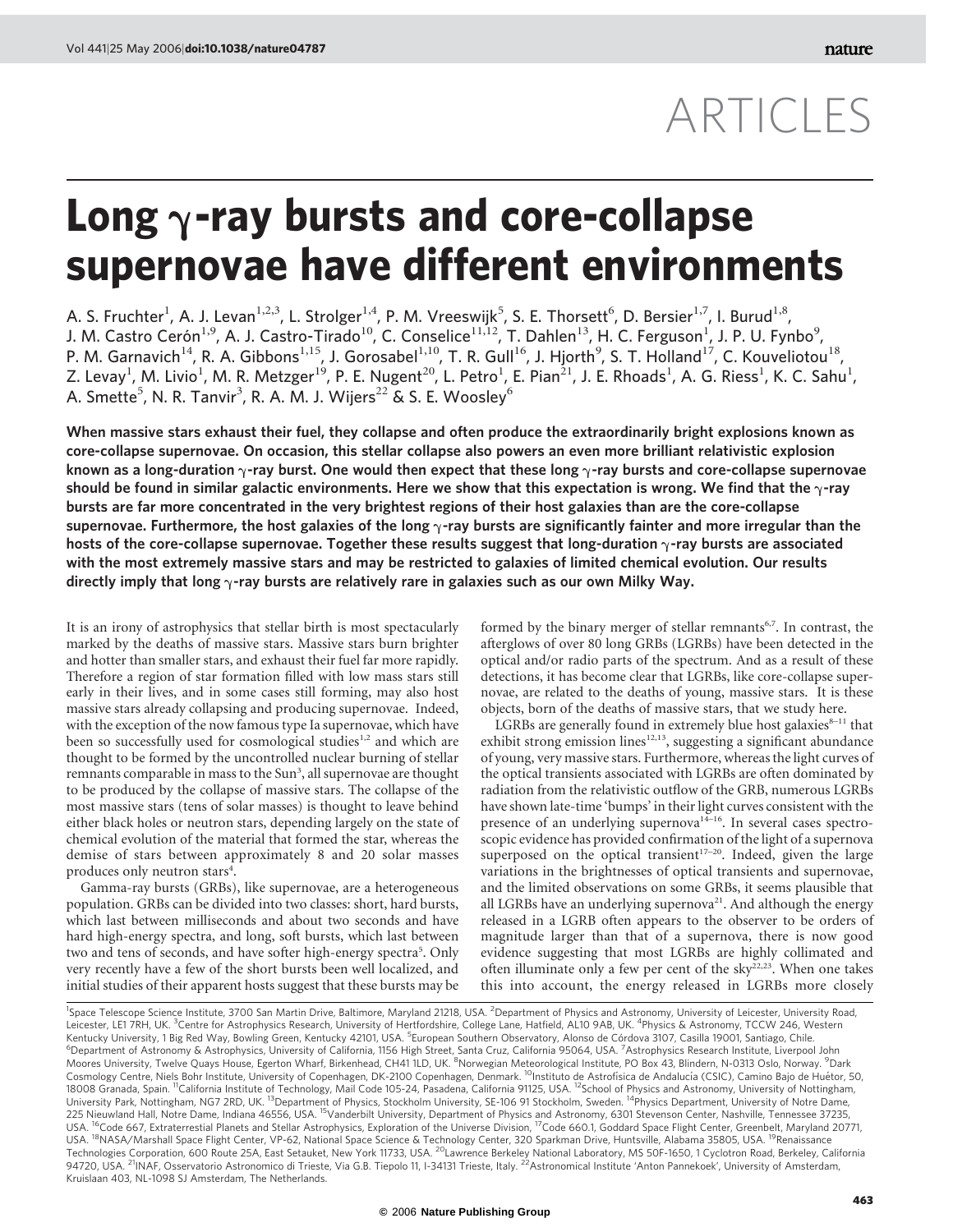resembles that of energetic supernovae. However, not all corecollapse supernovae may be candidates for the production of GRBs. The supernovae with good spectroscopic identifications so far associated with GRBs have been type Ic—that is, core-collapse supernovae that show no evidence of hydrogen or helium in their spectra. (Type Ib supernovae, which are often studied together with type Ic, have spectra that are also largely devoid of hydrogen lines but show strong helium features.) A star may therefore need to lose its outer envelope if a GRB is to be able to burn its way through the stellar atmosphere<sup>24</sup>. Studies that have compared the locations of type Ib/c supernovae with the more numerous type II supernovae (core-collapse supernovae showing hydrogen lines) in local galaxies so far show no differences in either the type of host or the placement of the explosion on the host<sup>25,26</sup>. This result led the authors of ref. 25 to argue that core-collapse supernovae all come from the same mass range of progenitor stars, but that type Ib/c supernovae may have had their envelopes stripped by interaction with a binary stellar companion. Whether type Ic supernovae come from single stars, or binary stars, or both, it is very likely that only a small fraction of these supernovae produce GRBs<sup>27</sup>.

Given the common massive stellar origins of core-collapse supernovae and LGRBs, one might expect that their hosts and local environments are quite similar. It has long been argued that corecollapse supernovae should track the blue light in the Universe (the light from massive stars is blue), both in their distribution among galaxies and within their host galaxies themselves. One would expect similar behaviour from LGRBs, and indeed rough evidence for such a correlation has been reported<sup>28</sup>. Here we use the high resolution available from Hubble Space Telescope (HST) images, and an analytical technique developed by us that is independent of galaxy morphology, to study the correlation between these objects and the light of their hosts. We also compare the sizes, morphologies and brightnesses of the LGRB hosts with those of the supernovae. Our results reveal surprising and substantial differences between the birthplaces of these cosmic explosions. We find that whereas core-collapse supernovae trace the blue light of their hosts, GRBs are far more concentrated on the brightest regions of their hosts. Furthermore, while the hosts of core-collapse supernovae are approximately equally divided between spiral and irregular galaxies, the overwhelming majority of GRBs are on irregulars, even when we



Figure 1 | A mosaic of GRB host galaxies imaged by HST. Each individual image corresponds to a square region on the sky  $3.75''$  on a side. These images were taken with the Space Telescope Imaging Spectrograph (STIS), the Wide-Field and Planetary Camera 2 (WFPC2) and the Advanced Camera for Surveys (ACS) on HST. In cases where the location of the GRB on the host is known to better than  $0.15''$  the position of the GRB is shown by a green mark. If the positional error is smaller than the point spread function of the image  $(0.07<sup>''</sup>$  for STIS and ACS,  $0.13<sup>''</sup>$  for WFPC2) the position is marked by a cross-hair; otherwise the positional error is indicated by a circle. The STIS images were all taken in white light (no filter), and in most cases

the WFPC2 and ACS images are in the F606W filter (though in a few cases where images in this filter were not available we have used images in F555W or F775W). The STIS and F606W images can be thought of as broad 'V' or visual images, and are, for galaxies exhibiting typical colours of GRB hosts, the single most sensitive settings for these cameras. F555W is close to the ground-based Johnson V band, and F775W corresponds to the groundbased Johnson I band. Owing to the redshifts of the hosts, these images generally correspond to blue or ultraviolet images of the hosts in their rest frame, and thus detect light largely produced by the massive stars in the hosts.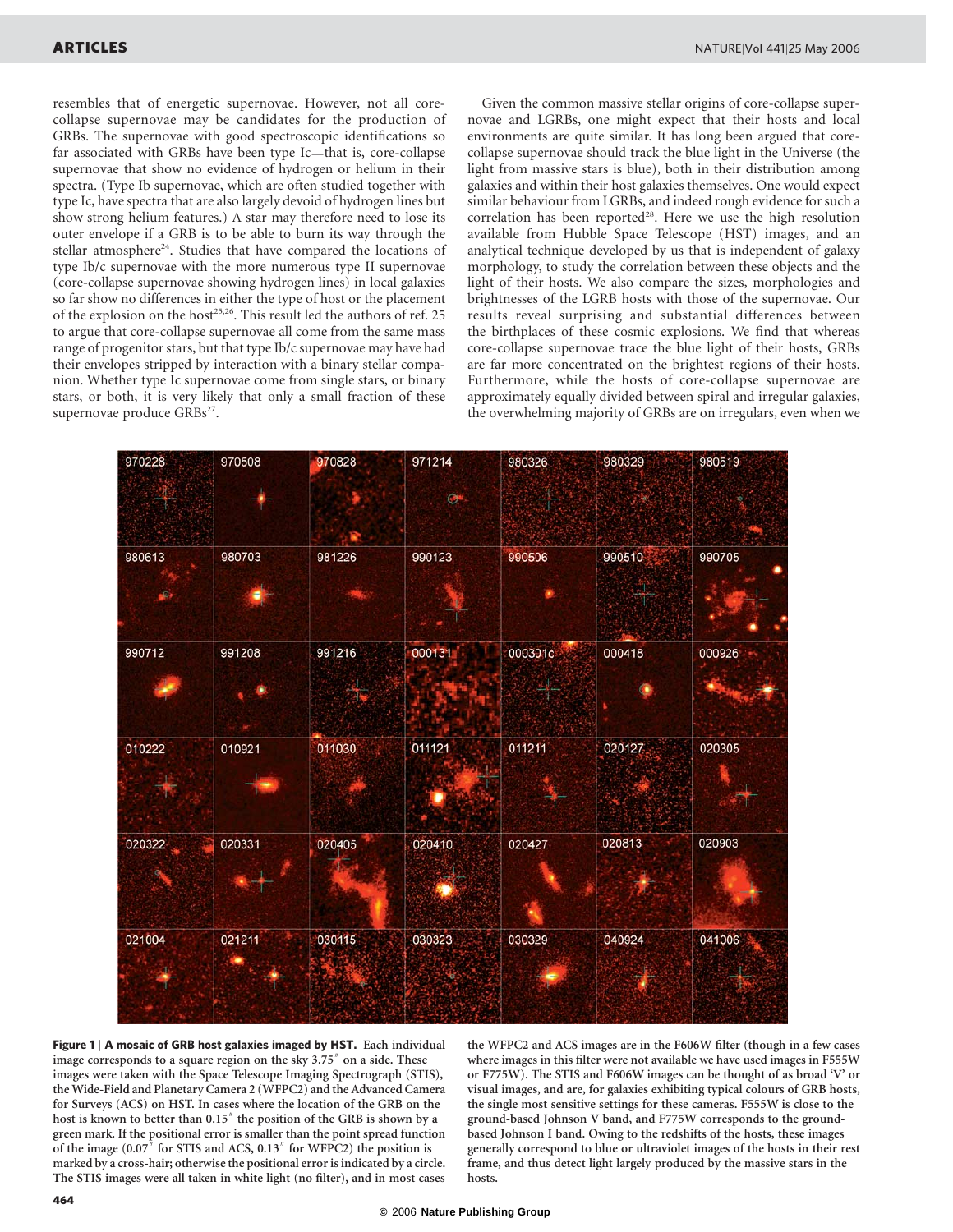restrict the GRB sample to the same redshift range as the supernova sample. We argue that these results may be best understood if GRBs are formed from the collapse of extremely massive, low-metallicity stars.

## The sample

Over 40 LGRBs have been observed with the HST at various times after outburst. The HST is unique in its capability easily to resolve the distant hosts of these objects. Shown in Fig. 1 is a mosaic of HST images of the hosts of 42 bursts. These are all LGRBs with public data that had an afterglow detected with better than  $3\sigma$  significance and a position sufficiently well localized to determine a host galaxy. A list of all the GRBs used in this work can be found in Supplementary Tables 1–3.

The supernovae discussed here were all discovered as part of the Hubble Higher z Supernova Search<sup>29,30</sup>, which was done in cooperation with the HST GOODS survey<sup>31</sup>. The GOODS survey observed two  $\sim$ 150 arcmin<sup>2</sup> patches of sky five times each, in epochs separated by 45 days. Supernovae were identified by image subtraction. Here we discuss only the core-collapse supernovae identified in this survey. A list of the supernovae used is presented in Supplementary Table 4, and images of the supernova hosts can be seen in Fig. 2.





## Positions of GRBs and supernovae on their hosts

If LGRBs do in fact trace massive star formation, then in the absence of strong extinction we should find a close correlation between their position on their host galaxies and the blue light of those galaxies. However, many of the GRB hosts and quite a few of the supernova hosts are irregular galaxies made up of more than one bright component. As a result, the common astronomical procedure of identifying the centroid of the galaxy's light, and then determining the distance of the object in question from the centroid, is not particularly appropriate for these galaxies—the centroid of light may in fact lie on a rather faint region of the host (examine GRBs 000926 and 020903 in Fig. 1 for excellent illustrations of this effect). We have therefore developed a method that is independent of galaxy morphology. We sort all of the pixels of the host galaxy image from faintest to brightest, and ask what fraction of the total light of the host is contained in pixels fainter than or equal to the pixel containing the explosion. If the explosions track the distribution of light, then the fraction determined by this method should be uniformly distributed between zero and one. (A detailed exposition of this method can be found in Supplementary Information).

As can be seen in Fig. 3, the core-collapse supernovae do track the light of their hosts as well as could be expected given their small number statistics. A Kolmogornov–Smirnov (KS) test finds that the distribution of the supernovae is indistinguishable from the distribution of the underlying light. The situation is clearly different for LGRBs. As can be seen in Fig. 3, the GRBs do not simply trace the blue light of the hosts; rather, they are far more concentrated on the peaks of light in the hosts than the light itself. A KS test rejects the hypothesis that GRBs are distributed as the light of their hosts with a probability greater than 99.98%. Furthermore, this result is robust:



Figure 3 | The locations of the explosions in comparison to the host light. For each object, an arrow indicates the fraction of total host light in pixels fainter than or equal to the light in the pixel at the location of the transient. The cumulative fraction of GRBs or supernovae found at a given fraction of the total light is shown as a histogram. The blue arrows and histogram correspond to the GRBs, and the red arrows and histogram correspond to the supernovae. Were the GRBs and supernovae to track the light identically, their histograms would follow the diagonal line. Whereas the supernova positions do follow the light within the statistical error, the GRBs are far more concentrated on the brightest regions of their hosts. Thus although the probability of a supernova exploding in a particular pixel is roughly proportional to the surface brightness of the galaxy at that pixel, the probability of a GRB at a given location is effectively proportional to a higher power of the local surface brightness.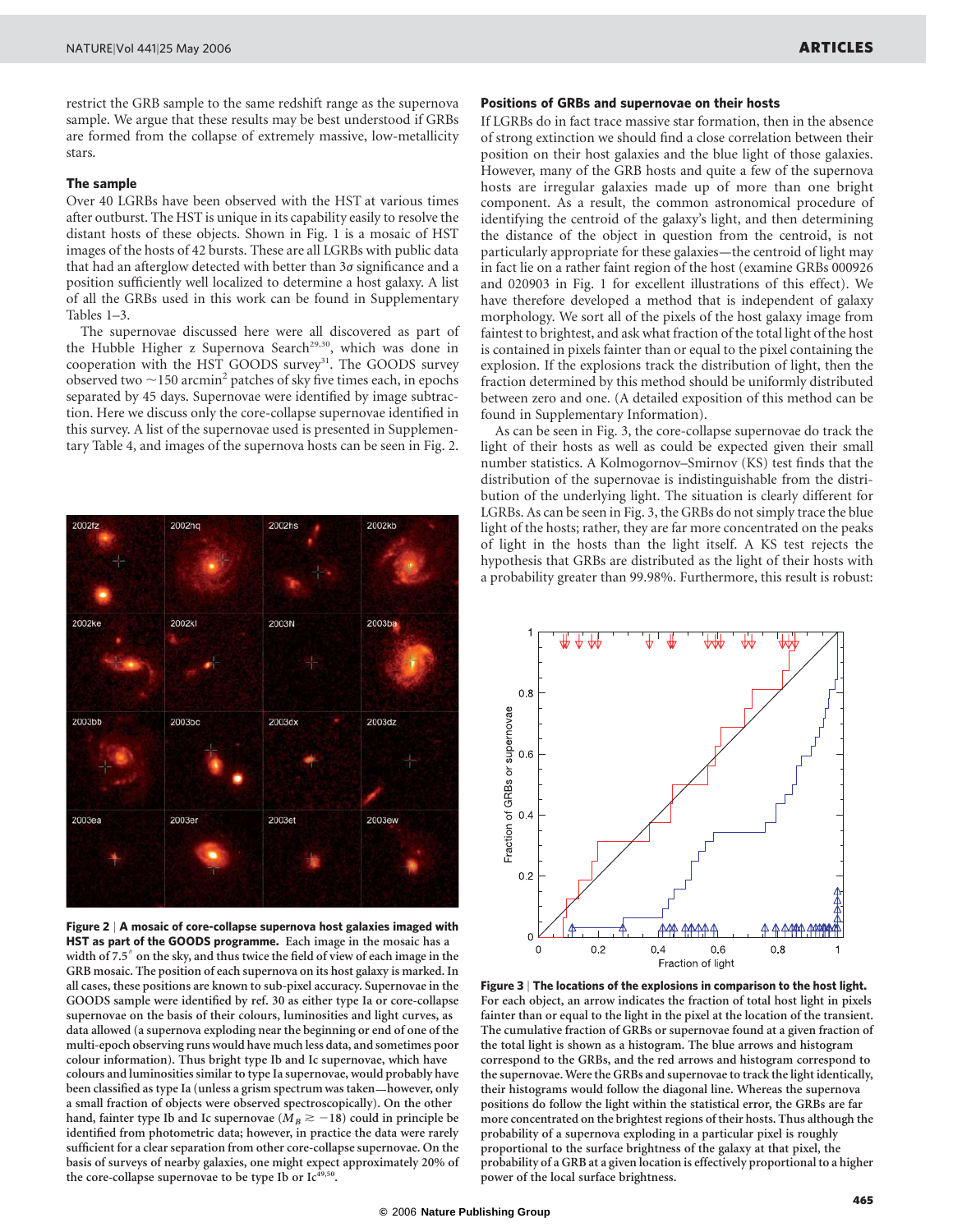it shows no dependence on GRB host size or magnitude. And in spite of the relatively small number of supernova hosts for which a comparison can be made, the two populations are found by the KS test to be drawn from different distributions with  $\sim$ 99% certainty. In the next section, we show that the surprising differences in the locations of these objects on the underlying light of their hosts may be due not only to the nature of their progenitor stars but also that of their hosts.

## A comparison of the host populations

An examination of the mosaics of the GRB and supernova hosts (Figs 1 and 2) immediately shows a remarkable contrast—only one GRB host in this set of 42 galaxies is a grand-design spiral, whereas nearly half of the supernova hosts are grand-design spirals. One might wonder if this effect is due to a difference in redshift distribution—the core-collapse supernovae discovered by the GOODS collaboration all lie at redshift  $z < 1.2$ , whereas LGRBs can be found at much larger redshifts where grand-design spirals are rare to non-existent. Yet if we restrict the GRB population to  $z < 1.2$ (and thus produce a population with a nearly identical mean and standard deviation in redshift space compared to the GOODS corecollapse supernovae), the situation remains essentially unchanged: only one out of the eighteen GRB hosts is a grand-design spiral. (For a detailed comparison of GRB hosts to field galaxies, rather than the supernova selected galaxies shown here, see ref. 32.)

Were the difference in spiral fraction the only indication of a difference in the host populations, we could not rule out random chance—given the small number statistics, both populations are barely consistent with each other and a spiral fraction of  $\sim$ 25%. However, the host populations differ strongly in ways other than morphology.

In Fig. 4 we compare the 80% light radius  $(r_{80})$  and absolute magnitude distributions of the GRB and supernova hosts. Included



Figure 4 | A comparison of the absolute magnitude and size distributions of the GRB and supernova hosts. In the main panel, the core-collapse supernova hosts are represented as red squares, and the LGRB hosts as blue circles. The absolute magnitudes of the hosts are shown on the  $x$  axis, and the lengths of the semi-major axes of the hosts on the  $y$  axis. The plot is then projected onto the two side panels where a histogram is displayed for each host population in each of the dimensions—absolute magnitude and semimajor axis. Shown as blue arrows are the absolute magnitudes of GRB hosts with  $z < 1.2$  that have been detected from the ground but have not yet been observed by HST. These hosts are only included in the absolute magnitude histogram. The hosts of GRBs are both smaller and fainter than those of supernovae.

in the comparison are all LGRBs with known redshifts  $z < 1.2$  at the time of submission and the 16 core-collapse supernovae of GOODS with spectroscopic or photometric redshifts (see the Supplementary Tables for a complete list of the GRBs, supernovae and associated parameters used in this study). The small minority of GRB hosts in this redshift range without HST imaging are compared only in absolute magnitude and not in size. The absolute magnitudes have been derived from the observed photometry using a cosmology of  $\Omega_m = 0.27$ ,  $\Lambda = 0.73$  and  $H_0 = 71 \text{ km s}^{-1} \text{ Mpc}^{-1}$ , and the magnitudes have been corrected for foreground Galactic extinction<sup>33</sup>. For a technical discussion of the determination of the magnitude and size of individual objects, see Supplementary Information.

As can be readily seen, the two host populations differ substantially both in their intrinsic magnitudes and sizes. The GRB hosts are fainter and smaller than the supernova hosts. Indeed, KS tests reject the hypothesis that these two populations are drawn from the same population with certainties greater than 98.6% and 99.7% for the magnitude and size distributions, respectively.

## **Discussion**

Although the evidence is now overwhelming that both core-collapse supernovae and LGRBs are formed by the collapse of massive stars, our observations show that the distribution of these objects on their hosts, and the nature of the hosts themselves, are substantially different. How then can this be? We propose here that these surprising findings are the result of the dependence of the probability of GRB formation on the state of the chemical evolution of massive stars in a galaxy.

Even before the association of LGRBs with massive stars had been established, a number of theorists had suggested that these objects could be formed by the collapse of massive stars, which would leave behind rapidly spinning black holes. An accretion disk about the black hole would power the GRB jet. These models, sometimes referred to as 'hypernovae' or 'collapsar' models, implicitly require very massive stars, as only stars greater than about 18 solar masses form black holes. But in fact it was widely suspected that even more massive stars would be required—if only to provide the required large energies, and to limit the numbers of supernovae progressing to GRBs.

We conclude that LGRBs do indeed form from the most massive stars and that this is the reason that they are even more concentrated on the blue light of their hosts than the light itself. The most massive stars (O stars) are frequently found in large associations. These associations can be extremely bright, and can indeed provide the peak of the light of a galaxy—particularly if that galaxy is a faint, blue irregular, as are the GRB hosts in general. Indeed, a connection of LGRBs with O stars (and perhaps Wolf-Rayet stars) is a natural one given the strong emission lines (including Ne [III]) seen in many of these hosts $12,13$  and the evidence for possible strong winds off the progenitors of the GRBs seen in absorption in some LGRB spectra<sup>34,35</sup>.

However, O stars are found in galaxies of all sizes. Indeed, studies of the Magellanic clouds suggest that the initial distribution of masses of stars at formation in these dwarf galaxies is essentially identical to that in our much larger spiral, the Milky Way<sup>36</sup>. Therefore, a difference in the initial mass function of stars is unlikely to be responsible for the differences between the hosts. We propose that the fundamental differences between the LGRB and supernova host populations is not their size or luminosity, but rather their metallicity, or chemical evolution. Some evidence of this already exists. The hosts of seven LGRBs (GRBs 980425 (P.M.V., personal communication), 990712<sup>13</sup>, 020903<sup>37</sup>, 030323<sup>38</sup>, 030329<sup>17</sup>, 031203<sup>39</sup> and 050730<sup>40</sup>) have measurements of, or limits on, their metallicity, and in all cases the metallicity is less than one-third solar. The small size and low luminosity of the GRB hosts is then a result of the well known correlation between galaxy mass and metallicity (see ref. 41 and references therein).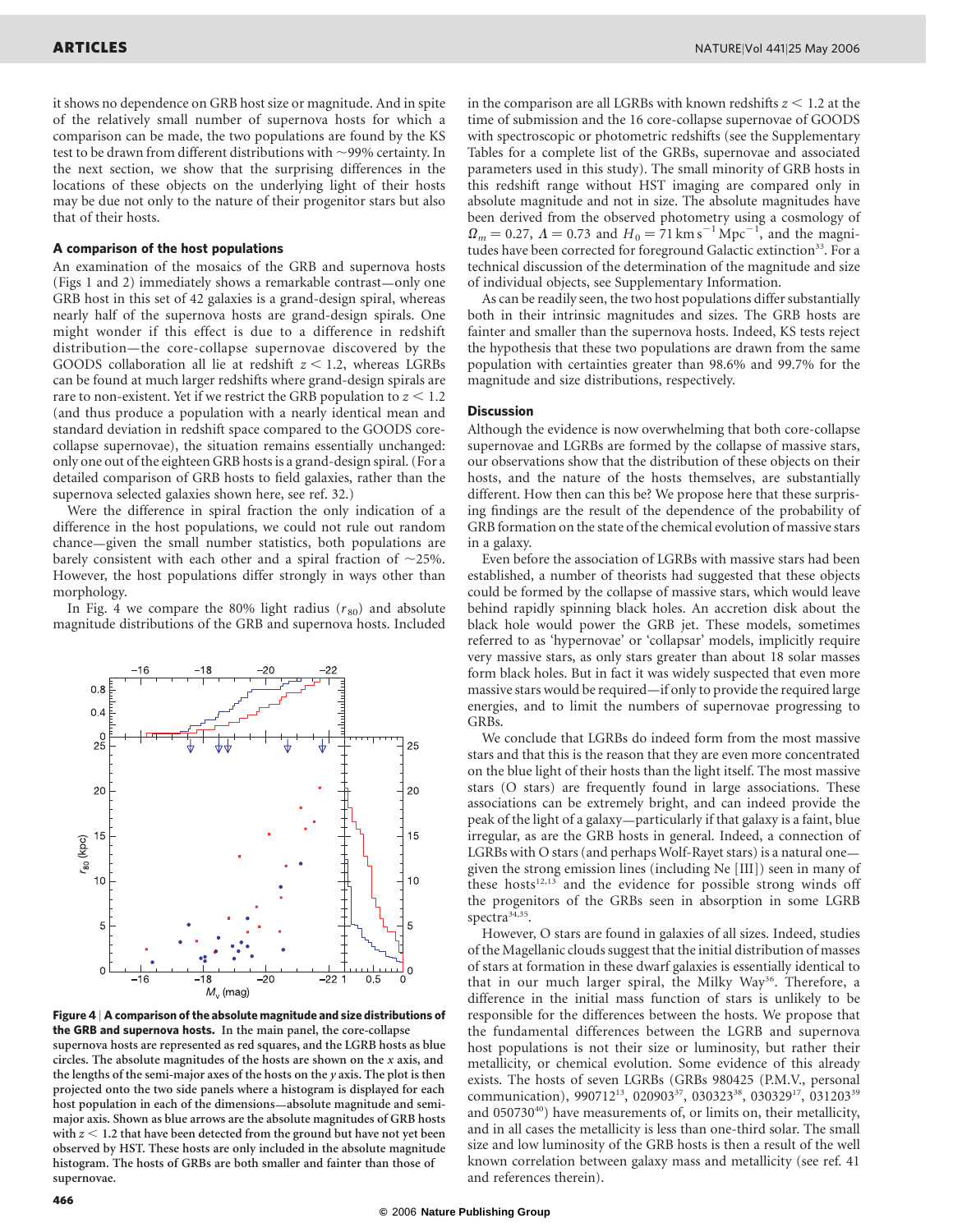But why do LGRBs occur in low-metallicity galaxies? This may be a direct result of the evolution of the most massive stars. It has recently been proposed that metal-rich stars with masses of tens of solar masses have such large winds off their surfaces (due to the photon pressure on their metal-rich atmospheres) that they lose most of their mass before they collapse and produce supernovae<sup>4</sup>. As a result they leave behind neutron stars, not the black holes necessary for LGRB formation. Ironically, stars of 15–30 solar masses may still form black holes, as they do not possess radiation pressure sufficient to drive off their outer envelopes. Direct evidence for this scenario comes from recent work showing that the Galactic soft  $\gamma$ -ray repeater, SGR  $1820-06$ , is in a cluster of extremely young stars of which the most massive have only started to collapse<sup>42</sup>—yet the progenitor of SGR 1820-06 collapsed to a neutron star, not a black hole. Recent observations of winds from very massive (Wolf-Rayet) stars provide further support for this scenario: outflows from the low-metallicity stars in the Large Magellanic Cloud are substantially smaller than those seen from more metal-rich Galactic stars<sup>43</sup>. The possible importance of metallicity in LGRB formation has therefore not escaped the notice of theorists<sup>44,45</sup>.

A preference for low metallicity may also explain one of the most puzzling results of GRB host studies. None of the LGRB hosts is a red, sub-millimetre bright galaxy. These highly dust-enshrouded galaxies at redshifts of  $\sim$  1–3 are believed to be the sites of a large fraction of the star formation in the distant Universe<sup>46</sup>. And although some LGRB hosts do show sub-millimetre emission, none have the red colours characteristic of the majority of this population. However, it is likely that these red dusty galaxies have substantial metallicities at all redshifts. The low metallicity of hosts may also help explain the fact that a substantial fraction of high-redshift LGRB hosts display strong Lyman- $\alpha$  emission<sup>47</sup>.

All well-classified supernovae associated with LGRBs are of type Ic, presumably because the presence of a hydrogen envelope about the collapsing core can block the emergence of a GRB jet<sup>24</sup>. Thus only those supernovae whose progenitors have lost some, but not too much, mass appear to be candidates for the formation of a GRB. Given the large numbers of type Ic supernovae in comparison to the estimated numbers of LGRBs, however, it is likely that only a small fraction of type Ic supernovae produce LGRBs. Indeed, even the number of unusually energetic type Ib/Ic supernovae appears to dwarf the LGRB population<sup>48</sup>. Another process, perhaps the spin-up of the progenitor in a binary<sup>27</sup>, may decide which type Ic supernovae produce LGRBs. Interestingly, it was the similar distribution of supernovae on their hosts, and particularly the fact that type Ib/Ic were no more correlated than type II with the UV bright regions of their hosts, that led ref. 25 to the conclusion that type Ib/Ic supernovae form from binaries. LGRBs clearly track light differently from the general type Ic population. However, the samples used by refs 25 and 26 were from supernovae largely discovered on nearby massive galaxies—dwarf irregular hosts are underrepresented in these samples. It will be particularly interesting to see whether large unbiased supernova surveys at present underway produce similar locations for their supernovae.

We do not know, however, what separates the small fraction of low-metallicity type Ic supernovae that turn into LGRBs from the rest of the population. Potentially, the answer is the amount of angular momentum available in the core to form the jet. In this case, the preference for low metallicity may indicate that single star evolution dominates over binary interaction in forming LGRBs. Deep, highspectral-resolution studies of LGRB afterglows may provide insight here, by allowing studies of the winds off the progenitor and any binary companion.

Only a small fraction of LGRBs are found in spiral galaxies, even for LGRBs with redshifts  $z < 1$  where spirals are much more common. However, the local metallicity in spirals is known to be anti-correlated with distance from the centre of the galaxy. Thus one might expect LGRBs in spirals to violate the trend that we have seen

for the general LGRB population, and avoid the bright central regions of their hosts. The present number of LGRBs known in spirals is still too small to test this prediction. But a sample size a few times larger should begin to allow such a test. Additionally, a survey of the metallicity of the hosts of the GOODS supernovae should find a higher average metallicity than that seen in GRB hosts. Finally, if low metallicity is indeed the primary variable in determining whether LGRBs are produced, then as we observe higher redshifts, where metallicities are lower than in most local galaxies, LGRBs should be more uniformly distributed among star-forming galaxies. Indeed, some evidence of this may already be present in the data<sup>32</sup>. LGRBs, however, are potentially visible to redshifts as high as  $z \approx 10$ . At significant redshifts, where the metallicities of even relatively large galaxies are expected to be low, we may find that LGRBs do become nearly unbiased tracers of star formation.

### Received 22 August 2005; accepted 5 April 2006. Published online 10 May 2006.

- 1. Riess, A. G. et al. Observational evidence from supernovae for an accelerating universe and a cosmological constant. Astron. J. 116, 1009-1038 (1998).
- 2. Perlmutter, S. et al. Measurements of  $\Omega$  and  $\Lambda$  from 42 high-redshift supernovae. Astrophys. J. 517, 565-586 (1999).
- 3. Branch, D., Livio, M., Yungelson, L. R., Boffi, F. R. & Baron, E. In search of the progenitors of type IA supernovae. Publ. Astron. Soc. Pacif. 107, 1019-1028 (1995).
- 4. Heger, A., Fryer, C. L., Woosley, S. E., Langer, N. & Hartmann, D. H. How massive single stars end their life. Astrophys. J. 591, 288-300 (2003).
- 5. Kouveliotou, C. et al. Identification of two classes of gamma-ray bursts. Astrophys. J. 413, 101-104 (1993).
- Gehrels, N. et al. A short  $\gamma$ -ray burst apparently associated with an elliptical galaxy at redshift  $z = 0.225$ . Nature 437, 851-854 (2005).
- 7. Prochaska, J. X. et al. The galaxy hosts and large-scale environments of shorthard  $\gamma$ -ray bursts. Astrophys. J. Lett. (in the press): preprint at  $\langle$ http:// arxiv.org/astro-ph/0510022) (2005).
- 8. Fruchter, A. S. et al. HST and Palomar imaging of GRB 990123: Implications for the nature of gamma-ray bursts and their hosts. Astrophys. J. 519, 13–-16 (1999).
- 9. Sokolov, V. V. et al. Host galaxies of gamma-ray bursts: Spectral energy distributions and internal extinction. Astron. Astrophys. 372, 438-455 (2001).
- Le Floc'h, E. et al. Are the hosts of gamma-ray bursts sub-luminous and blue galaxies? Astron. Astrophys. 400, 499–-510 (2003).
- 11. Christensen, L., Hjorth, J. & Gorosabel, J. UV star-formation rates of GRB host galaxies. Astron. Astrophys. 425, 913-926 (2004).
- Bloom, J. S., Djorgovski, S. G., Kulkarni, S. R. & Frail, D. A. The host galaxy of GRB 970508. Astrophys. J. 507, L25–-L28 (1998).
- 13. Vreeswijk, P. M. et al. VLT spectroscopy of GRB 990510 and GRB 990712: Probing the faint and bright ends of the gamma-ray burst host galaxy population. Astrophys. J. 546, 672-680 (2001).
- Bloom, J. S. et al. The unusual afterglow of the  $\gamma$ -ray burst of 26 March 1998 as evidence for a supernova connection. Nature 401, 453-456 (1999).
- 15. Galama, T. J. et al. Evidence for a supernova in reanalyzed optical and nearinfrared images of GRB 970228. Astrophys. J. 536, 185–-194 (2000).
- Levan, A. et al. GRB 020410: A gamma-ray burst afterglow discovered by its supernova light. Astrophys. J. 624, 880-888 (2005).
- Hjorth, J. et al. A very energetic supernova associated with the  $\gamma$ -ray burst of 29 March 2003. Nature 423, 847-850 (2003).
- 18. Stanek, K. Z. et al. Spectroscopic discovery of the supernova 2003dh associated with GRB 030329. Astrophys. J. 591, L17–-L20 (2003).
- 19. Della Valle, M. et al. Evidence for supernova signatures in the spectrum of the late-time bump of the optical afterglow of GRB 021211. Astron. Astrophys. 406, L33-L37 (2003).
- 20. Malesani, D. et al. SN 2003lw and GRB 031203: A bright supernova for a faint gamma-ray burst. Astrophys. J. 609, L5-L8 (2004).
- Zeh, A., Klose, S. & Hartmann, D. H. A systematic analysis of supernova light in gamma-ray burst afterglows. Astrophys. J. 609, 952-961 (2004).
- 22. Panaitescu, A. & Kumar, P. Fundamental physical parameters of collimated gamma-ray burst afterglows. Astrophys. J. 560, L49-L53 (2001).
- 23. Frail, D. A. et al. Beaming in gamma-ray bursts: Evidence for a standard energy reservoir. Astrophys. J. 562, L55-L58 (2001).
- 24. MacFadyen, A. I., Woosley, S. E. & Heger, A. Supernovae, jets, and collapsars. Astrophys. J. 550, 410-425 (2001).
- 25. van Dyk, S. D., Hamuy, M. & Filippenko, A. V. Supernovae and massive star formation regions. Astron. J. 111, 2017-2027 (1996).
- 26. van den Bergh, S., Li, W. & Filippenko, A. V. Classifications of the host galaxies of supernovae, Set III. Publ. Astron. Soc. Pacif. 117, 773-782 (2005).
- 27. Podsiadlowski, P., Mazzali, P. A., Nomoto, K., Lazzati, D. & Cappellaro, E. The rates of hypernovae and gamma-ray bursts: Implications for their progenitors. Astrophys. J. 607, L17-L20 (2004).